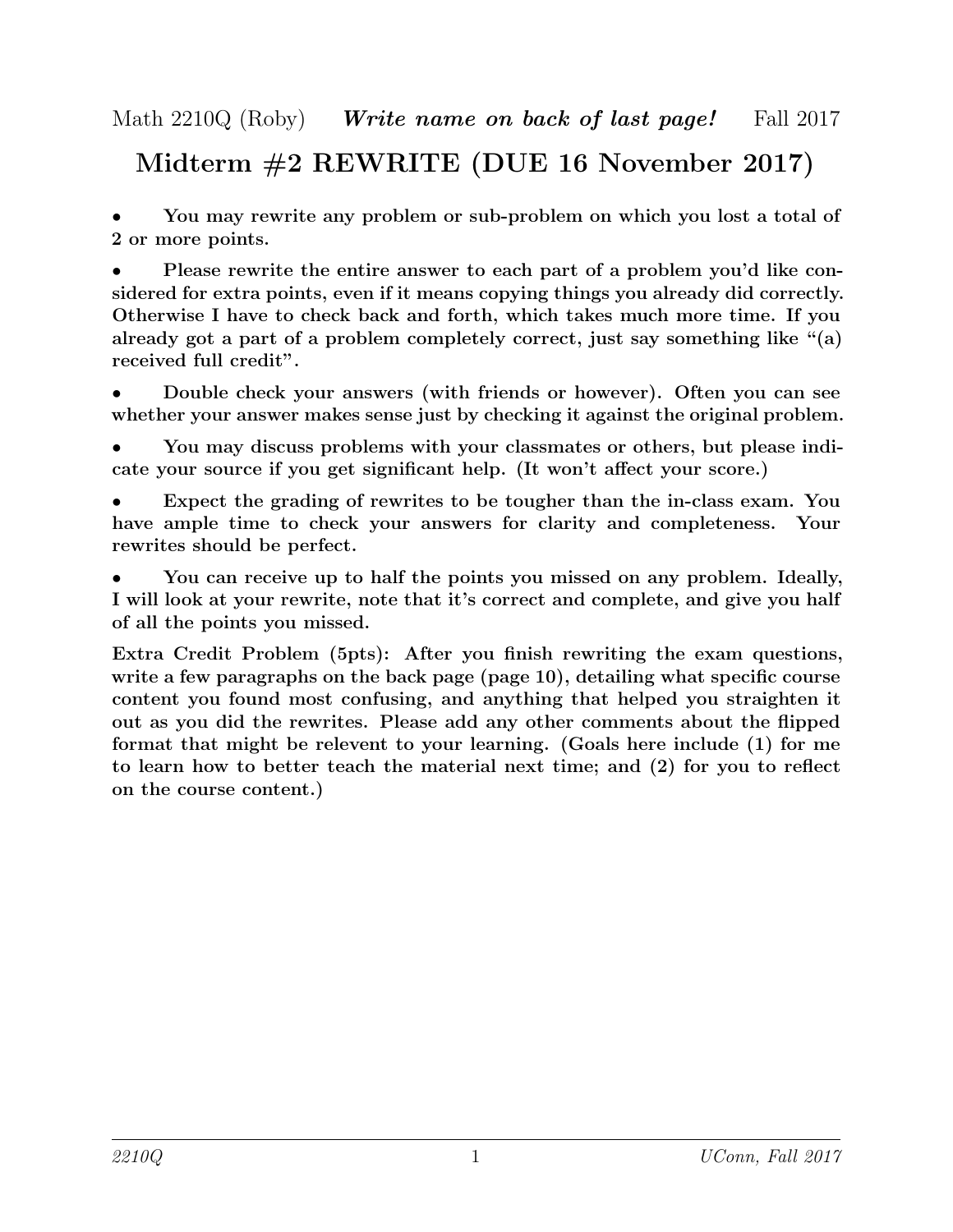1. Suppose 
$$
A = \begin{bmatrix} 2 & 6 & -6 & 6 & 3 & 6 \ -2 & -3 & 6 & -3 & 0 & 6 \ 4 & 9 & -12 & 9 & 3 & 12 \ -2 & 3 & 6 & 3 & 3 & -6 \end{bmatrix}
$$
 is row equivalent to  $B = \begin{bmatrix} 2 & 6 & -6 & 6 & 3 & 6 \ 0 & 3 & 0 & 3 & 3 & 0 \ 0 & 0 & 0 & 0 & 3 & 0 \ 0 & 0 & 0 & 0 & 0 & 0 \end{bmatrix}$ 

(c) Find a basis for Col  $A$ ; explain! (d) Find a basis for Row  $A$ ; explain!

(a) Compute rank A; explain! (b) Compute dim Nul A; explain!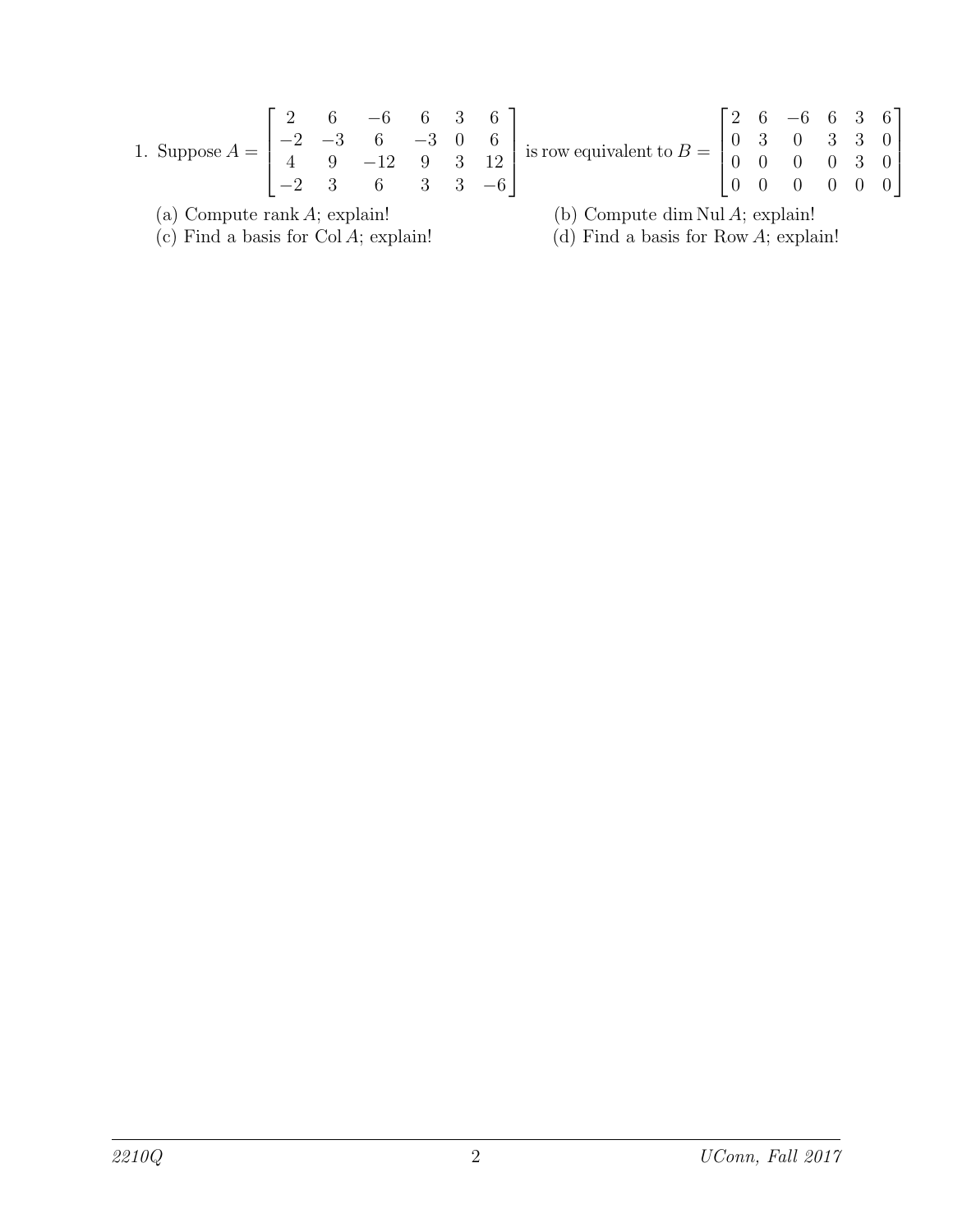2. Let 
$$
A = \begin{bmatrix} 1 & 2 & 3 & 4 \\ 1 & 3 & 3 & 4 \\ 2 & 4 & 6 & 8 \\ -1 & -2 & -3 & 1 \end{bmatrix}
$$
.

(a) Compute det A. (HINT: Avoid cofactor expansion!)

(b) Compute det  $A^3$ .

(c) Can you use Cramer's rule to calculate a value of  $x_2$  which solves the matrix equation A  $\sqrt{ }$   $\overline{x}_1$  $\overline{x_2}$  $\overline{x_3}$  $\overline{x_4}$ 1  $\Bigg\}$ =  $\sqrt{ }$  3 −4 0 0 1  $\Bigg\}$ ? Explain why or why not. (You do not need to actually compute  $x_2$ .)

(d) Find the volume of the  $\frac{4 \cdot dimensional}{2}$  parallelpiped given by the following vectors.

$$
\begin{bmatrix} 1 \\ 2 \\ 3 \\ 4 \end{bmatrix}, \begin{bmatrix} 1 \\ 3 \\ 3 \\ 4 \end{bmatrix}, \begin{bmatrix} 2 \\ 4 \\ 6 \\ 8 \end{bmatrix}, \text{and } \begin{bmatrix} -1 \\ -2 \\ -3 \\ 1 \end{bmatrix}.
$$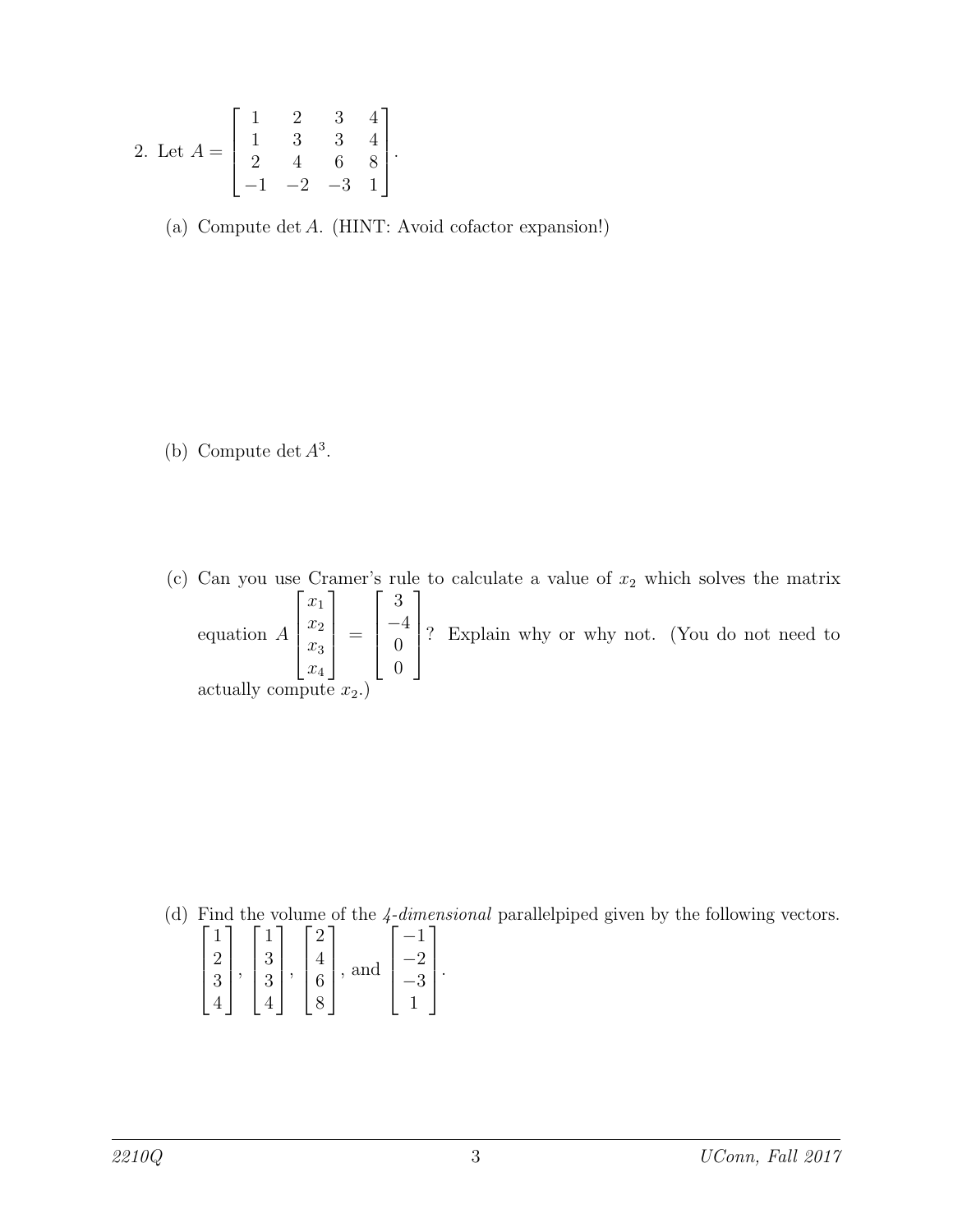3. Let 
$$
A = \begin{bmatrix} 0 & 3 & -1 & 0 \\ 0 & 2 & 0 & 1 \\ 0 & 0 & -2 & 1 \\ 0 & 0 & 0 & 3 \end{bmatrix}
$$
 and  $B = \begin{bmatrix} -1 & 0 & 0 & 0 \\ 0 & 2 & 0 & 0 \\ 0 & 0 & 3 & 0 \\ 3 & 0 & 0 & -1 \end{bmatrix}$ .

(a) Is  $A$  invertible? Is  $B$  invertible? Explain!

(b) Is  $A$  diagonalizable? What would  $D$  be? Explain!

(c) Is  $B$  diagonalizable? What would  $D$  be? Explain!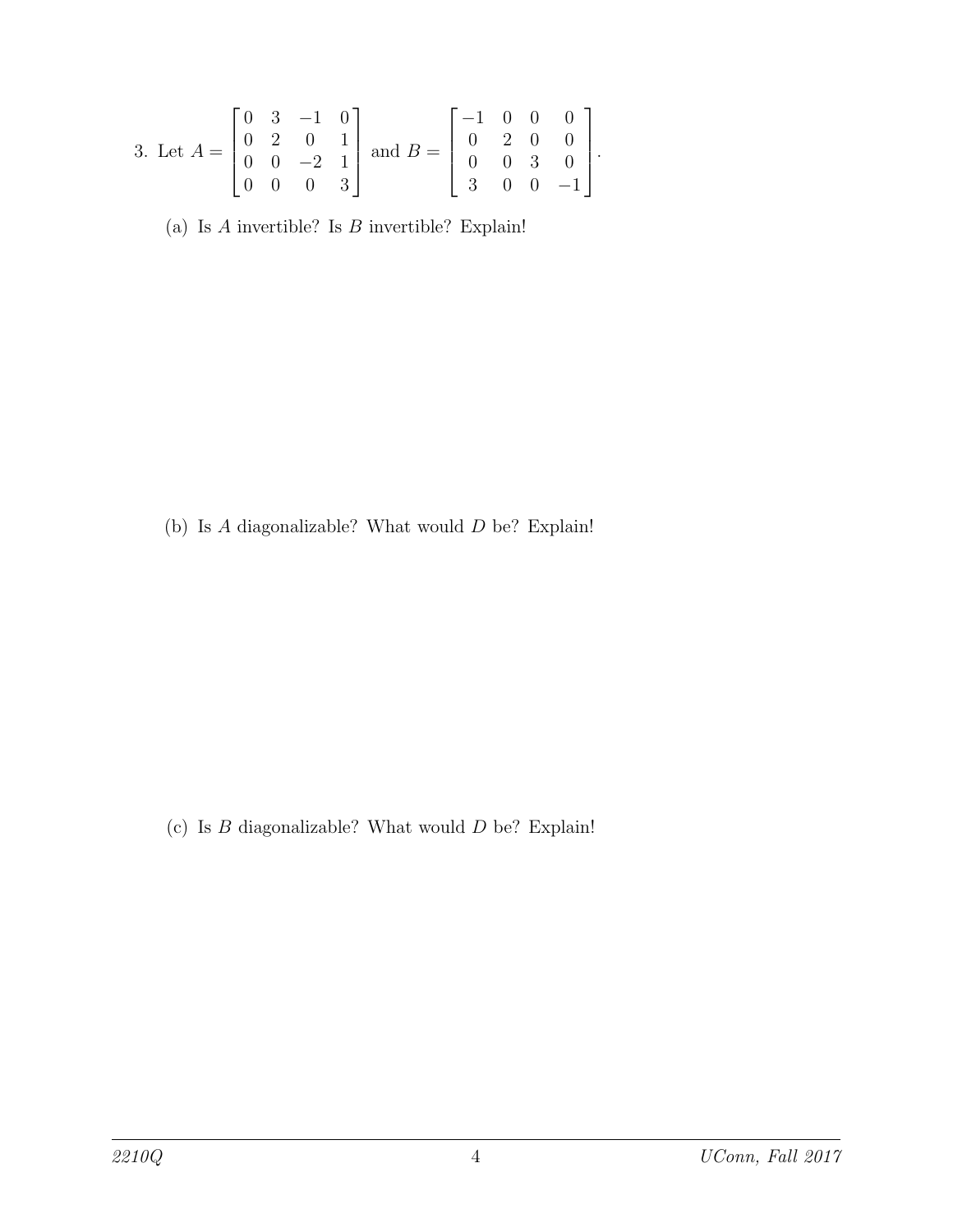- 4. For each statement below circle whether it is True or False and give reasons to support your answer. To show something is false, it is usually best to give a **specific** simple numeric counterexample. Extra credit for "salvaging" false statements (when possible) to make them correct.
	- (a) True or False: If 0 is an eigenvalue of a square matrix  $A$ , then  $A$  is not invertible.

(b) **True or False:** If  $\lambda$  and  $\mu$  are eigenvalues of the same  $n \times n$  matrix M, then  $\lambda + \mu$  is an eigenvalue of M.

(c) True or False: If  $A \in \mathbb{R}^{n \times n}$  satisfies  $A^4 = 0$ , then det  $A = 0$ .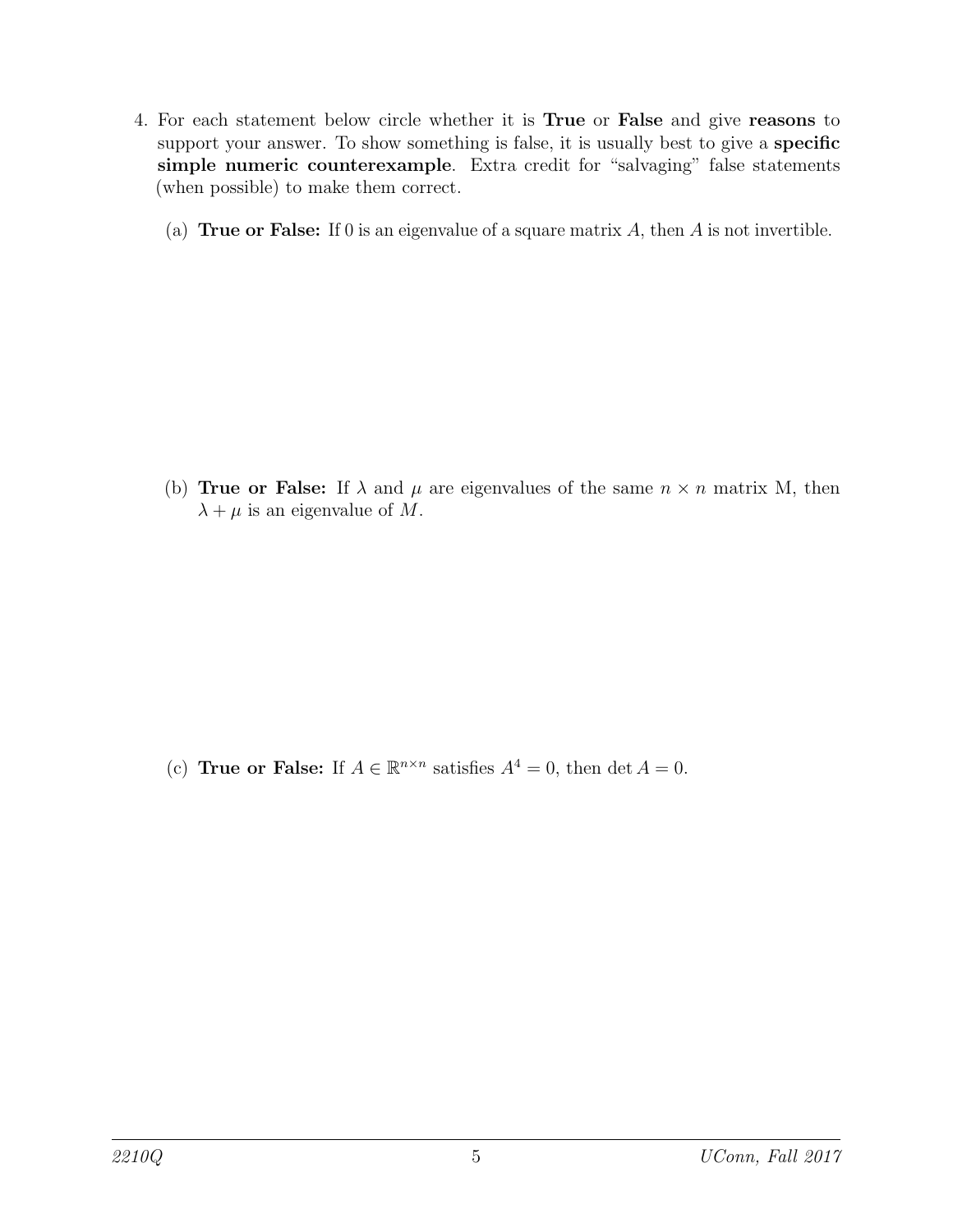(d) True or False: If two matrices  $A$  and  $B$  have the same row-reduced echelon form, then Row  $A = \text{Row } B$ .

(e) True or False: If a finite set  $S$  of nonzero vectors spans a vector space  $V$ , then  $S$  is a basis for  $V$ .

(f) True or False: If two matrices  $A$  and  $B$  are *similar* (i.e., there exists an invertible matrix P such that  $A = PBP^{-1}$ , then det  $A = \det B$ .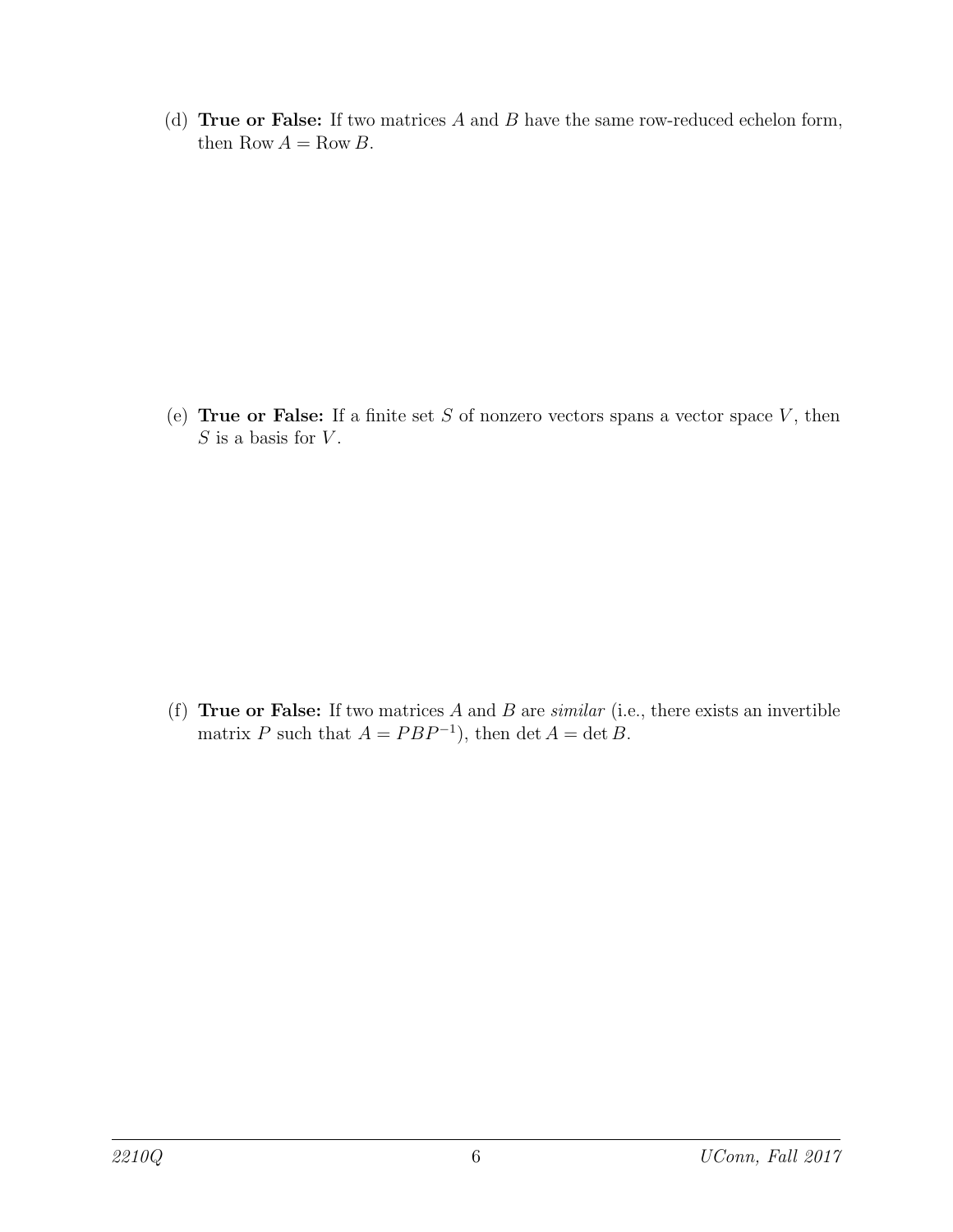5. Determine whether the following subsets  $S$  of the given vector space  $V$  are subspaces of  $V$ . Justify your answers!

(a) 
$$
V = \mathbb{P}_4
$$
 and  $S = {\mathbf{p}(t) = a + at^2 : a \in \mathbb{R}}$ .

(b) 
$$
V = \mathbb{P}_3
$$
 and  $S = \{a(1-t^2) + b(1-t) + t^3 : a, b \in \mathbb{R}\}.$ 

(c) 
$$
V = \mathbb{R}^3
$$
 and  $S = \left\{ \begin{bmatrix} a \\ b \\ a^2 \end{bmatrix} : a, b \in \mathbb{R} \right\}.$ 

(d)  $V = \mathbb{R}^4$ , and  $S =$  the set of all eigenvectors corresponding to the eigenvalue 2 for the matrix  $\sqrt{ }$  $\Big\}$ −2 3 −2 1  $0 \t 2 \t -4 \t 3$ 0 0 3 4 0 0 0 2 1  $\left| \right|$ .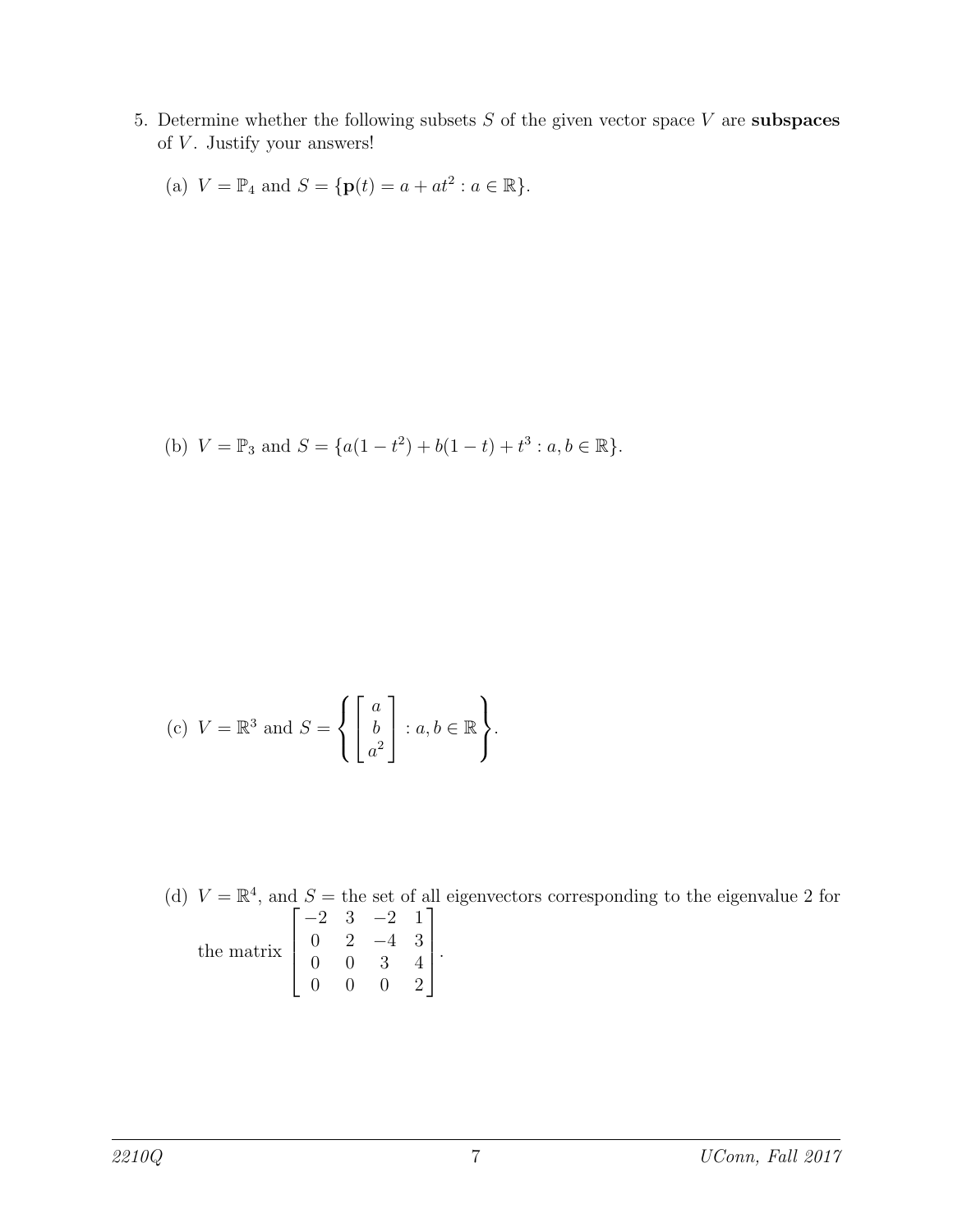6. The set  $\mathcal{B} = \{1 - t^2, 1 + 2t - t^2, 2 - 3t + t^2\}$  is a basis for  $\mathbb{P}_2$ . Find the coordinate vector of  $p(t) = 8 - 2t^2$  relative to  $\beta$ .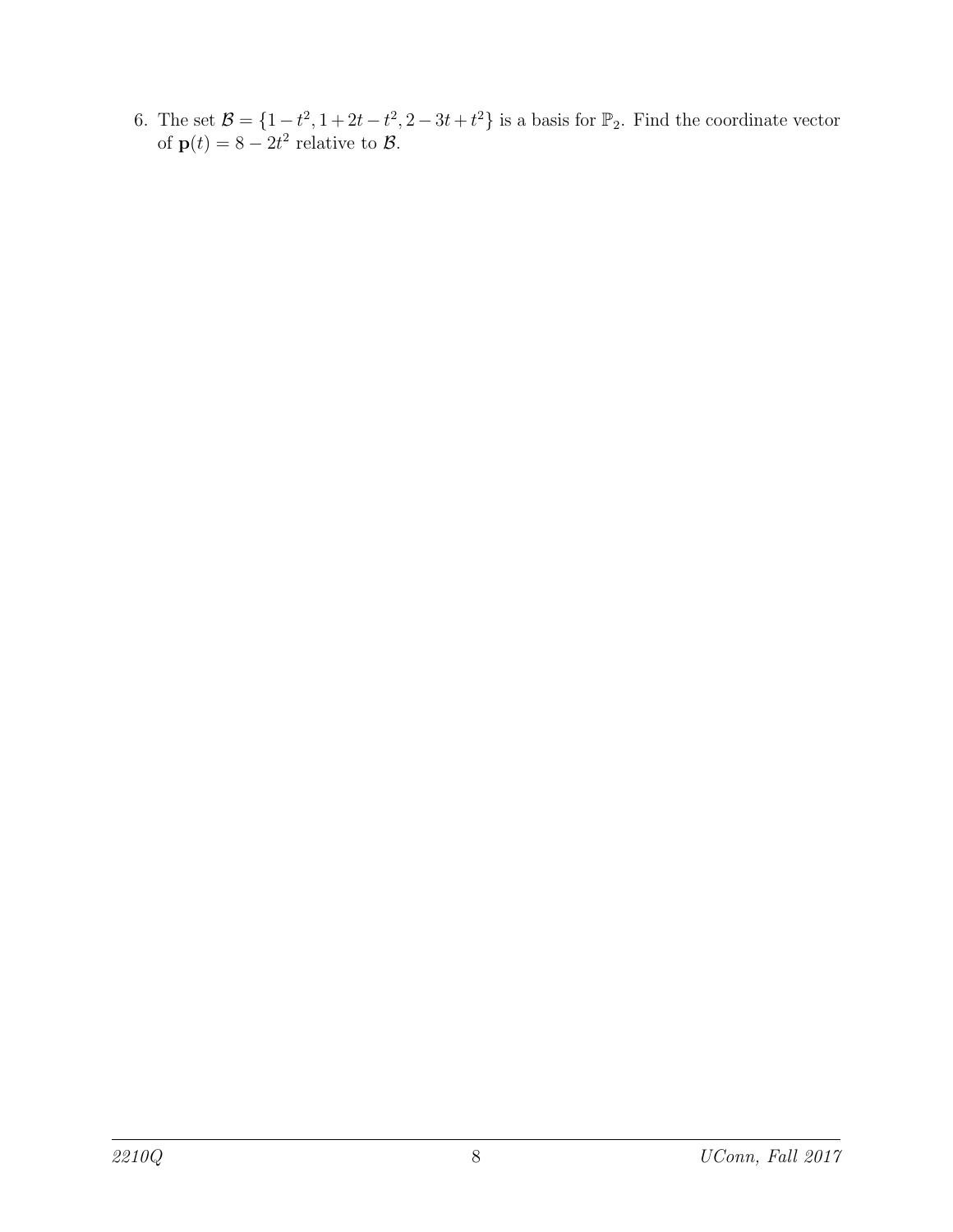7. An engineer solves a nonhomogenous system of twelve linear equations in fourteen unknowns, where three of the unknowns are free variables. Can she be certain when the right sides of the equations are changed, that the new nonhomogenous system will also have a solution?